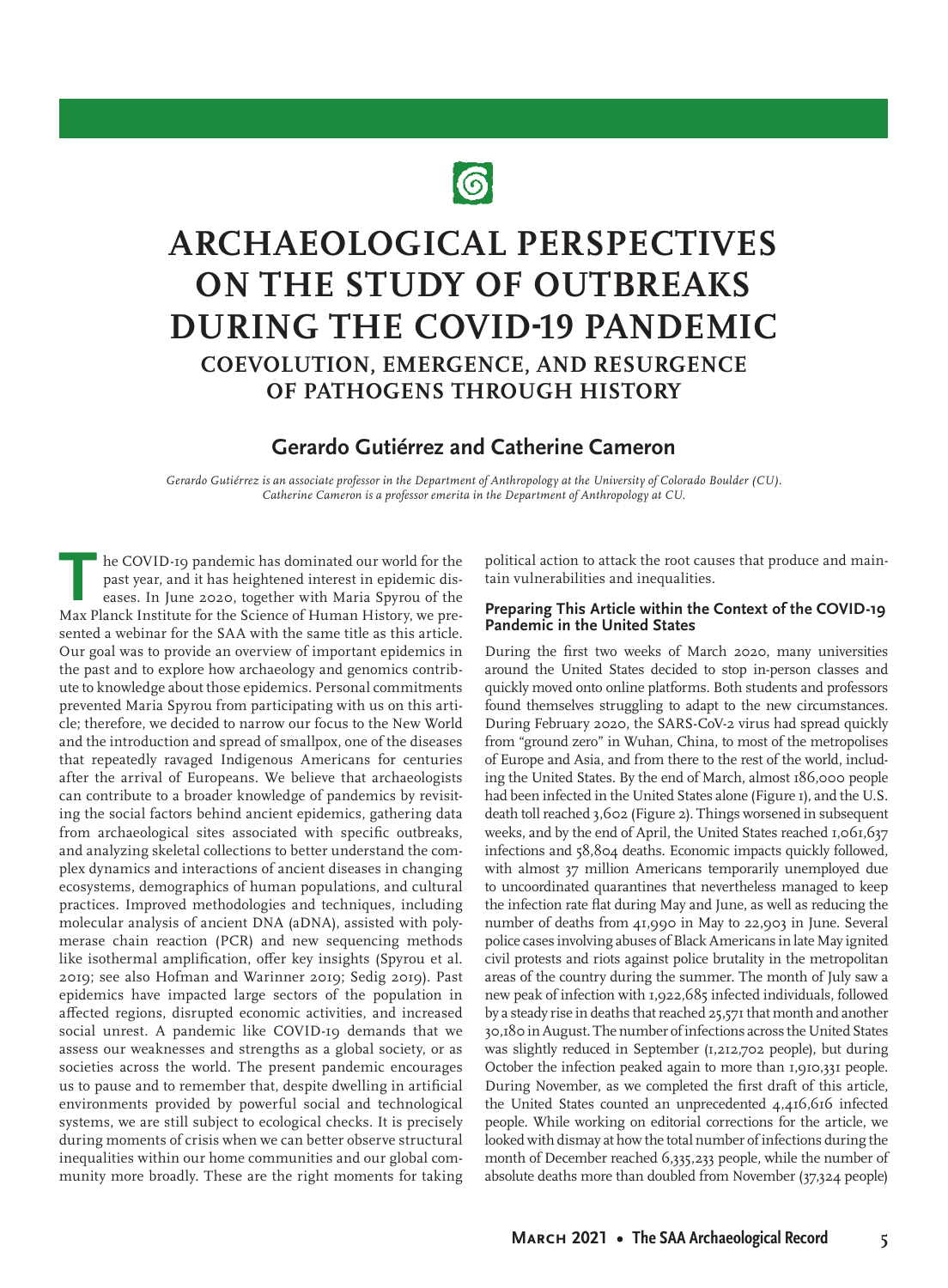90,000



*Figure 1. Monthly infections from COVID-19 in the United States from January 1 to December 31, 2020. Note that January and February of 2020 include the first phase of the outbreak, (1) the emergence and introduction of a new pathogen; (2) local transmission took place in many areas between February and March; (3) amplification occurred during three waves of infection in March–April, July, and October–December. Meanwhile, there were slight reductions in infections during May–June and August– September of 2020. Estimates based on reported daily and weekly cases of COVID-19 (https://www.cdc.gov/nchs/nvss/vsrr/covid19/index.htm; https://covid.cdc.gov/covid-data-tracker/#trendsdailytrendscases).*

to reach 77,195 in December. Notably, from April to December, we have seen a steady decline in the case fatality rate (CFR = number of deaths/number of infected  $\times$  100), from a high 6.71% in April to 1.22% in December (Figure 3). This is most likely due to the experience gained by medical professionals in the treatment of patients who developed strong immunological responses to the virus. We expect that the CFR will continue fluctuating in lower numbers during 2021 as vaccines become available.

During the unfolding of the COVID-19 pandemic in the first week of August, we discovered that there were segments of the population with heightened vulnerabilities to the disease: the death rate is higher for Black American (2.8 times), Hispanic (2.8 times), and Native American (2.6 times) groups than among White non-Hispanic people (see https://www.cdc.gov/ coronavirus/2019-ncov/covid-data/investigations-discovery/ hospitalization-death-by-race-ethnicity.html). What lies behind these disparities? Some would like to believe the primary reason for this differential death rate is due to genetics, an explanation that retrofits racial beliefs of Caucasian superiority. Instead,



*Figure 2. Monthly deaths from COVID-19 in the United States from January 1 to December 31, 2020. Estimate based on reported daily and weekly cases (https://www.cdc.gov/nchs/nvss/vsrr/covid19/index.htm; https://covid.cdc.gov/covid-data-tracker/#trends\_dailytrendscases).*

multifactor correlations need to be investigated to understand historically constructed inequities in which Native American, Hispanic, and Black communities are poorer in general than Caucasians, forcing them to live in more densely populated neighborhoods and in smaller houses shared with extended families; these groups tend to have less access to healthy diets, they perform more jobs that pose greater health risks, and they have limited and sometimes no access to medical insurance, when compared with the White population of our country.

The first round of vaccines began in December 2020, but it will take months to vaccinate enough people to reach the threshold of so-called herd immunity, which, in the case of other infectious diseases, typically requires between 80% and 95% of the total population to be vaccinated. The human costs that we still need to endure through the winter and spring of 2021 are unknown, but they will certainly pile on the more than 350,000 deaths and almost 20 million infected people in the United States that accumulated from January 2020 to December 31, 2020. All social science disciplines are reflecting on the impacts of the COVID-19 pandemic and are examining archaeological and historical cases to find guidance as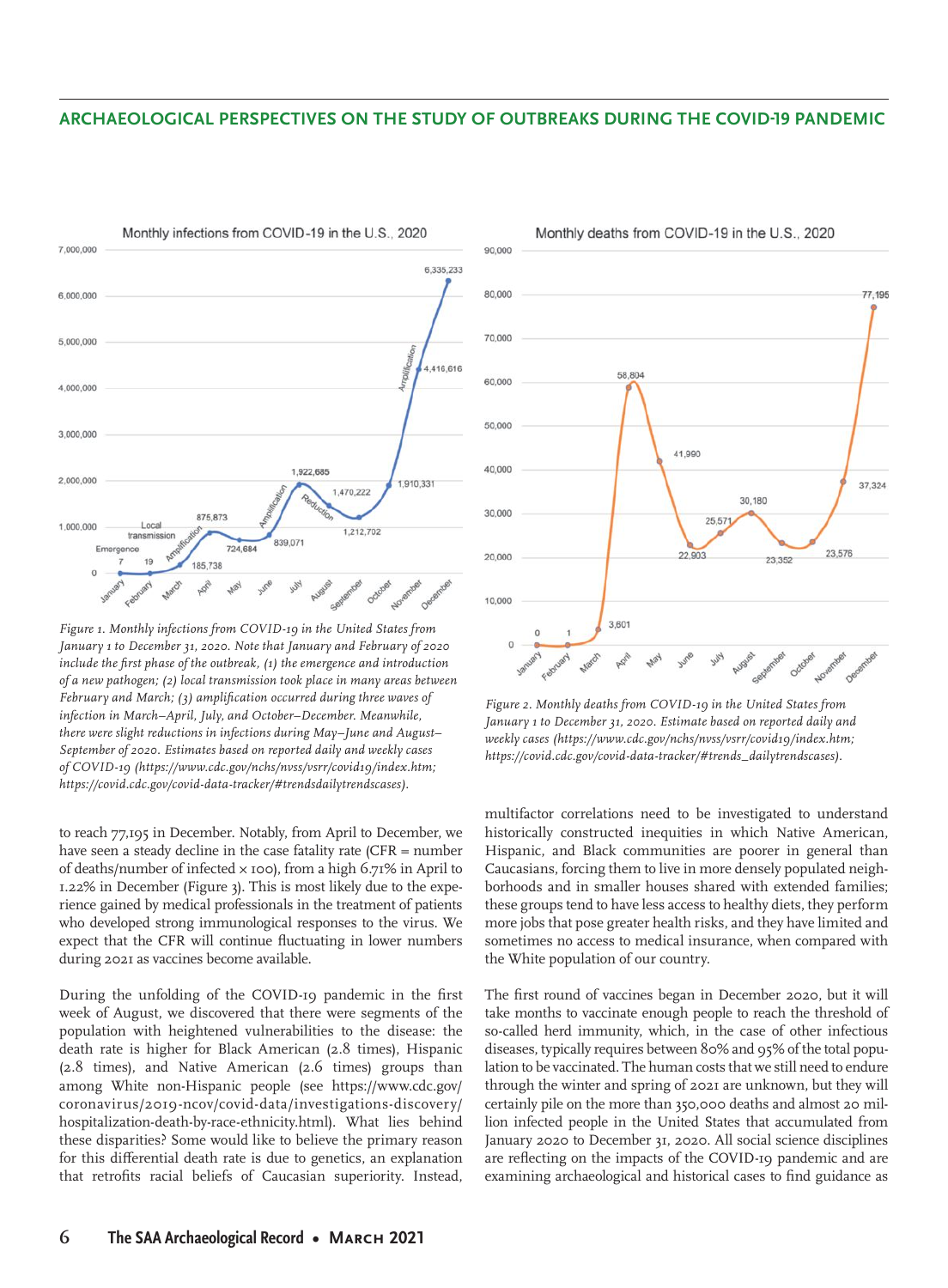

Monthly Case Fatality Rate (CFR) percentages for COVID-19 in the U.S., 2020

*Figure 3. Variation of case fatality rates (CFR) from COVID-19 in the United States by month, from January 1 to December 31, 2020. Estimate based on reported daily and weekly cases (https://www. cdc.gov/nchs/nvss/vsrr/covid19/index.htm; https://covid.cdc.gov/ covid-data-tracker/#trends\_dailytrendscases).*

to possible scenarios based on past epidemiological experiences and trends. How did one of the most powerful and wealthy nations in the world get to this level of exposure so quickly? How can the study of ancient epidemics help us to understand the current pandemic and mitigate future outbreaks of other infectious diseases?

Despite medical advances, we have learned the hard way that epidemics are as much a social problem as a medical one. Germ theory and biology alone cannot solve epidemics without political compromises, awareness of socioeconomic inequities, identification of hazards and vulnerabilities, and fair access to affordable medical attention (Blaikie et al. 1994). An epidemic can be controlled if a society has invested in developing protections long before the outbreak through risk assessment, identifying and mapping hazards, projecting human and economic losses, mitigating by way of a strong hospital infrastructure, promoting and funding research on infectious diseases, training human resources in the medical sector, maintaining epidemiological surveillance, stockpiling aid, providing universal access to healthcare, acquiring insurance to

maintain economic stability, and promoting healthy lifestyles. The creation of emergency plans will provide early epidemiological alerts and a strong response system capable of quick deployment of medical supplies and trained personnel with sufficient personal protection equipment (PPE). Unfortunately, during the current pandemic only a handful of developed countries were prepared. What is more worrisome is that a vast majority of countries have underfunded and even dismantled their health systems under the neoliberal economic principles promoted by the United States and the United Kingdom since the 1980s. Such dismantling of welfare systems has also prevented social and institutional changes to reduce historical conditions of vulnerability. The income gap between rich and poor has grown exponentially, and many people in the United States and worldwide do not have access to proper housing and formal employment, while the rural and urban poor have been disenfranchised and left behind. These social factors have produced the conditions in which some 85.7 million people worldwide have been infected and about 1.85 million people have died from COVID-19 in the first 12 months of the current pandemic (a CFR of 2.17%). Even worse is the realization that we are unprepared to face another pandemic in the next decade.

#### **Archaeological Methodologies for Studying Ancient Epidemics**

The study of ancient disease has been a relatively small and specialized field, but with the COVID-19 pandemic, interest has grown. Experts from many fields are involved in these studies, including bioarchaeologists, paleomicrobiologists, and archaeologists. Scholars, especially those working with aDNA, are transforming what we know about prehistoric and historic diseases (Spyrou et al. 2019). Archaeologists are key because before the biomolecular scholars can begin work, archaeologists must find, identify, date, and interpret human remains (Fornaciari 2017). Archaeologists play fundamental roles in gathering data that other scholars use to build the case for an ancient pandemic.

Mass graves are often the first clue that an epidemic disease had occurred (Duday 2008; Fornaciari 2017). Archaeologists must distinguish between a mass grave where many people died and were buried within a short period of time, as opposed to a graveyard where families buried their dead over many years. As with COVID-19, victims of disease die over a period of days or weeks. People may be buried in single graves or with two or three people in one grave. In other cases, those preparing graves during an epidemic might excavate large pits or long trenches. These burial areas may have been used over a period of weeks or months with each new batch of bodies covered over with dirt as they were placed in the ground. Careful excavation and attention to stratigraphy is needed to distinguish these sorts of mass graves from those that result, for example, from warfare. Warfare creates many dead within short periods—just days or even single days—and burials would likely take place in single episodes of varying durations, in contrast to the sequential placing and covering of bodies of those who died from disease. Sometimes when epidemics occur, those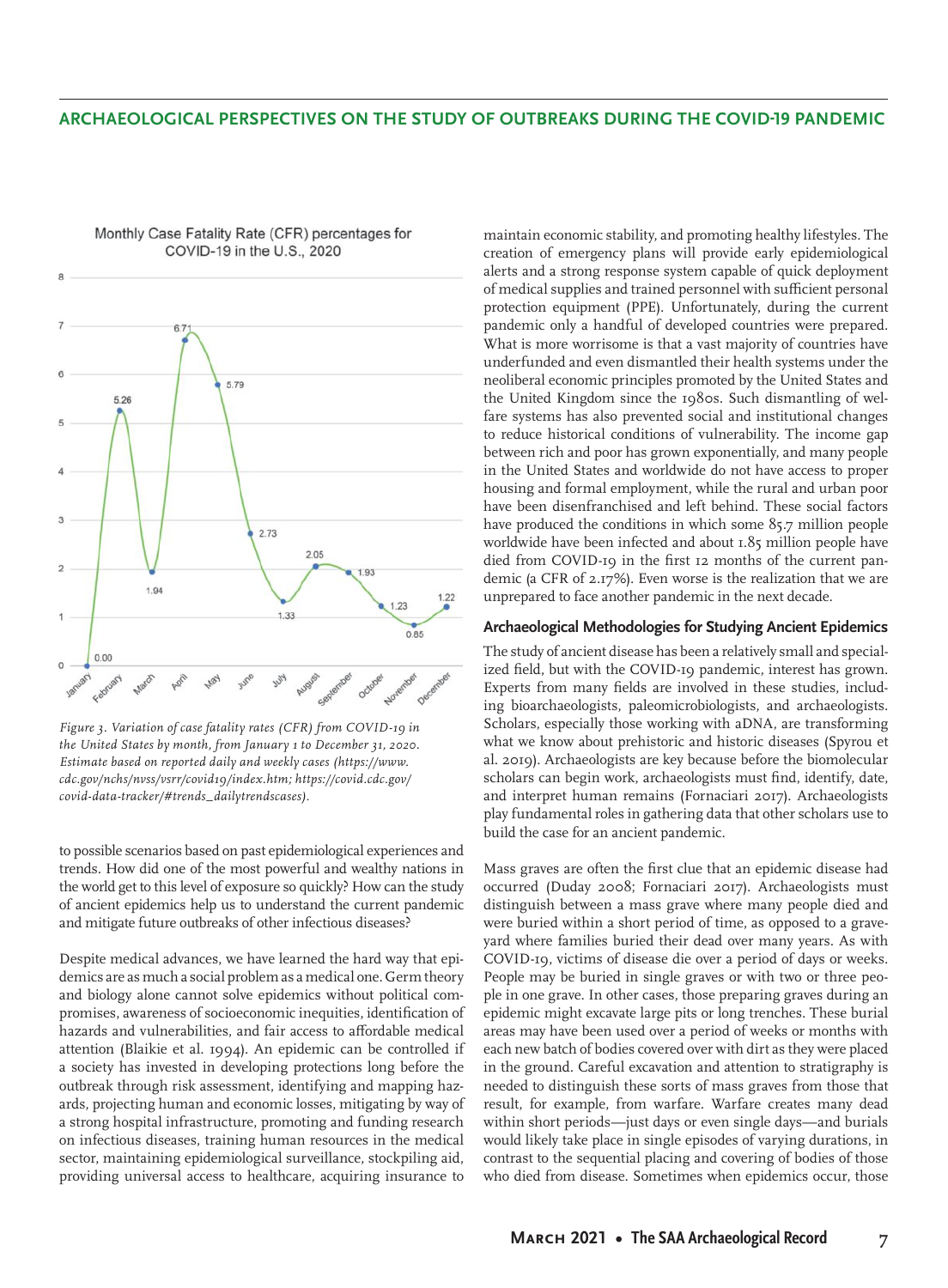preparing graves excavate more graves than required or leave halfempty trenches—such empty graves are another possible clue that an epidemic has occurred. Other clues include bodies carelessly tossed into graves or bodies encased in lime to slow decomposition (Fornaciari 2017).

Epidemic diseases have been present in the Old World since the development of agriculture over 10,000 years ago. Agriculture allowed people to live in large sedentary populations and caused intimate interactions between humans and domestic animals with resulting exposure to zoonotic pathogens (Armelagos et al. 1996). The absence of large domestic animals in most parts of the New World reduced the rate of zoonotic diseases there. Indigenous populations in the New World had not been free of disease prior to the European conquest, but they suffered from chronic and episodic diseases, rather than the acute and epidemic diseases of the Old World (Martin and Goodman 2002). The arrival of Columbus in the Caribbean Islands in 1492 immediately started the transmission of disease organisms between Europeans and Indigenous Americans. One of the most devastating of these diseases was smallpox.

#### **Introduction of Smallpox into the Spanish Domains**

Second in death toll only to tuberculosis, as horrible as the bubonic plague, and perhaps one of the most painful diseases in human history, smallpox killed millions of people and scarred the bodies and faces of survivors (Figure 4). Smallpox spread from person to person mainly by contact with droplets of saliva, nasal discharge, or by touching the scabs of infected people. Smallpox is the only serious disease that has been eradicated from human populations since the late 1970s through a successful program of vaccination and quarantine. The species that attacks humans is *Variola virus* (VARV). VARV belongs to the genus *Orthopoxvirus*, present in many hosts and in multiple strains. It is unclear which animal was the natural host of the human strain—most likely a rodent—but VARV became specific to humans at one point in its evolution. Although the human strain has been eradicated, we can still be infected by other animal strains. Orthopoxvirus infections, passed from animals to humans, have been growing in number since we ended the smallpox vaccination program, and there is always the fear that one of these animal strains could mutate and create a new strain of the virus specific to humans. Luckily, all orthopoxviruses have a pronounced cross-immunity between different animal hosts, and that is why the cowpox virus has been used to produce immunity in humans through vaccination since 1796.

There is some debate about the age of the human-specific VARV (see Biagini et al. 2012; Duggan et al. 2016; Thèves et al. 2014; cf. Babkin and Babkina 2015) and about which variant was brought by Crusaders to Europe between the tenth and thirteenth centuries AD—either the more lethal Asian VARV with a 10%–30% CFR



*Figure 4. Oil painting of Ferdinando II de Medici on the ninth day of his smallpox infection in 1626, as painted by Justus Suttemans, Galleria Palatina, Florence, Italy. Redrawn by Gerardo Gutiérrez after Lippi and others (2015:e58).*

or the West African VARV with an 8%–12% CFR. Genetic studies have shown that the West Africa strain was introduced to the Caribbean Islands between 1507 and 1518 by infected people from Portuguese slave trading enclaves in West Africa.

In 1520, Pánfilo de Narváez sailed from Cuba to Veracruz under orders to arrest Hernando Cortés. He brought with him a contingent of Caribbean (Taíno) natives and at least one African slave, Francisco Eguía, infected with smallpox. After defeating Narváez in Veracruz, Cortés brought some of these slaves to central Mexico as porters. By the time Cortés returned to Tenochtitlan, the city had rebelled against his host, Moctezuma, and the Spaniards because of a massacre at the main Aztec temple led by Cortés's lieutenant, Pedro de Alvarado. Cortés was forced to abandon Tenochtitlan in the summer of 1521. The Spanish-Tlaxcalan army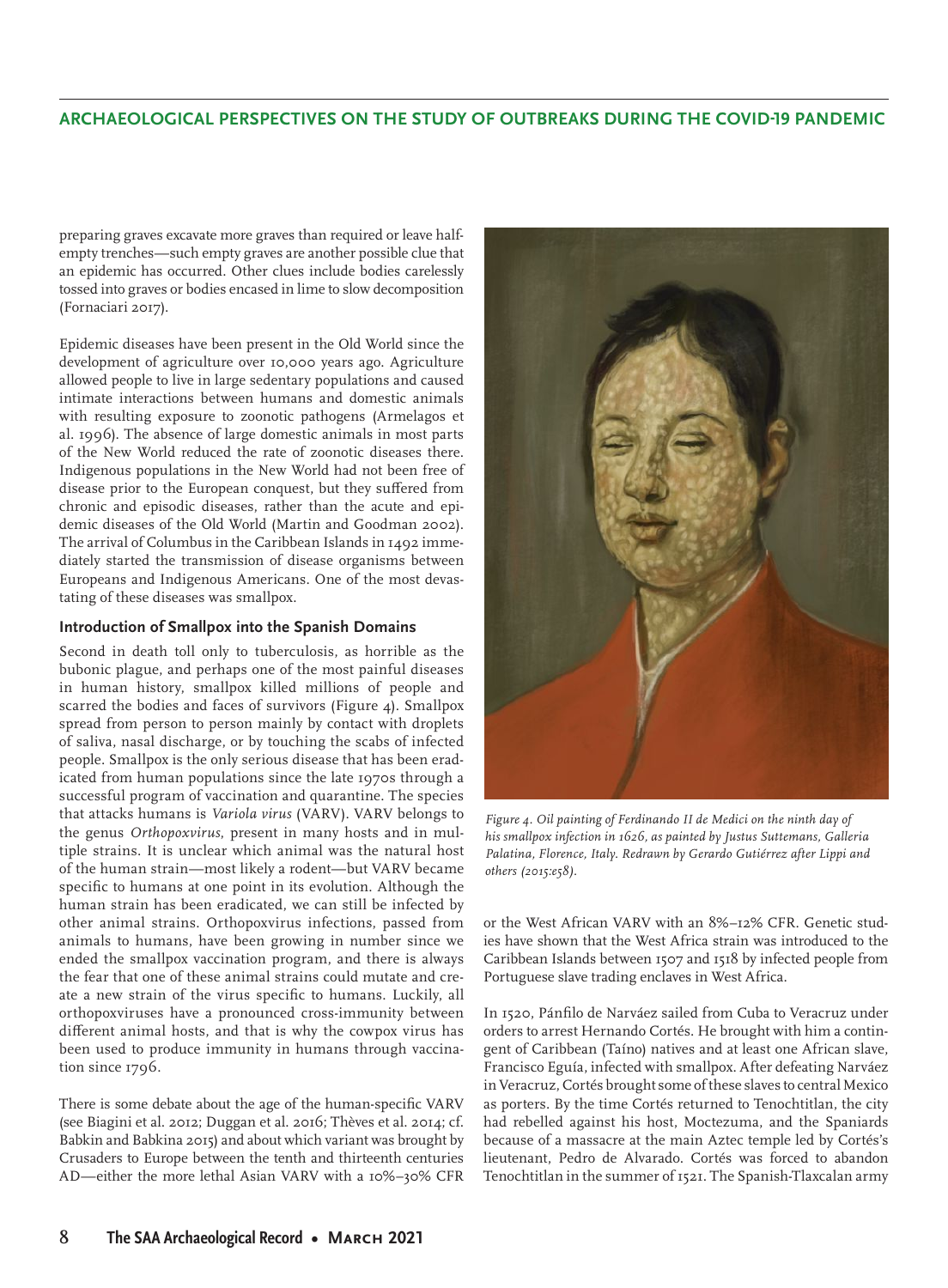

*Figure 5. Images of individuals with scab-lesions on their skin, probably suffering from VARV, during the summer of 1521 in Tenochtitlan, as depicted in the Florentine Codex, Book 12, Chapter 29. Image redrawn by Gerardo Gutiérrez after Sahagún (1975 [1575/1577]:Illustration 114).*

left the city in disarray, with corpses filling the street of Tacuba. It is at this very moment that the smallpox outbreak became evident among the inhabitants of Tenochtitlan, and it quickly spread to other cities. Depictions of smallpox created in Mexico during the sixteenth century show scab-lesions like those seen for the VARV infection in Europe (Figure 5). The *Relación de Michoac*á*n* (Alcalá 2000 [1539–1541]:658) mentions that a group of Aztec ambassadors may have brought the disease to the Tarascan empire, causing an outbreak that killed the *cazonzi* Zuangua, the primary ruler of the Tarascan political system. Smallpox also reached Panama—there were frequent expeditions to find the place known as Biru or Piru along the Pacific shores of Colombia, Ecuador, and northern Peru, and one or more of these expeditions brought the disease to South America as early as 1524. The powerful Inca Huayna Capac died from this early outbreak

(Figure 6), an event that started the civil war in the Inca realm between Huascar and his brother, Atahualpa.

In the following centuries, smallpox epidemics erupted throughout the Americas, moving through Mesoamerica, Central America, and South America during the 1500s, the Atlantic coast of North America during the 1600s, and the rest of North America through the end of the seventeenth and into the eighteenth century (Alchon 2003; Carlos and Lewis 2012; Esparza 2017; Fenn 2001; Swedlund 2015). Some of these epidemics were continent-wide; for example, the smallpox epidemic of 1775–1782 (Fenn 2001). Smallpox devastated Indigenous communities, but large numbers of European-Americans also succumbed, and myriad other factors impacted Indigenous peoples in addition to disease outbreaks. In the next section, we question the common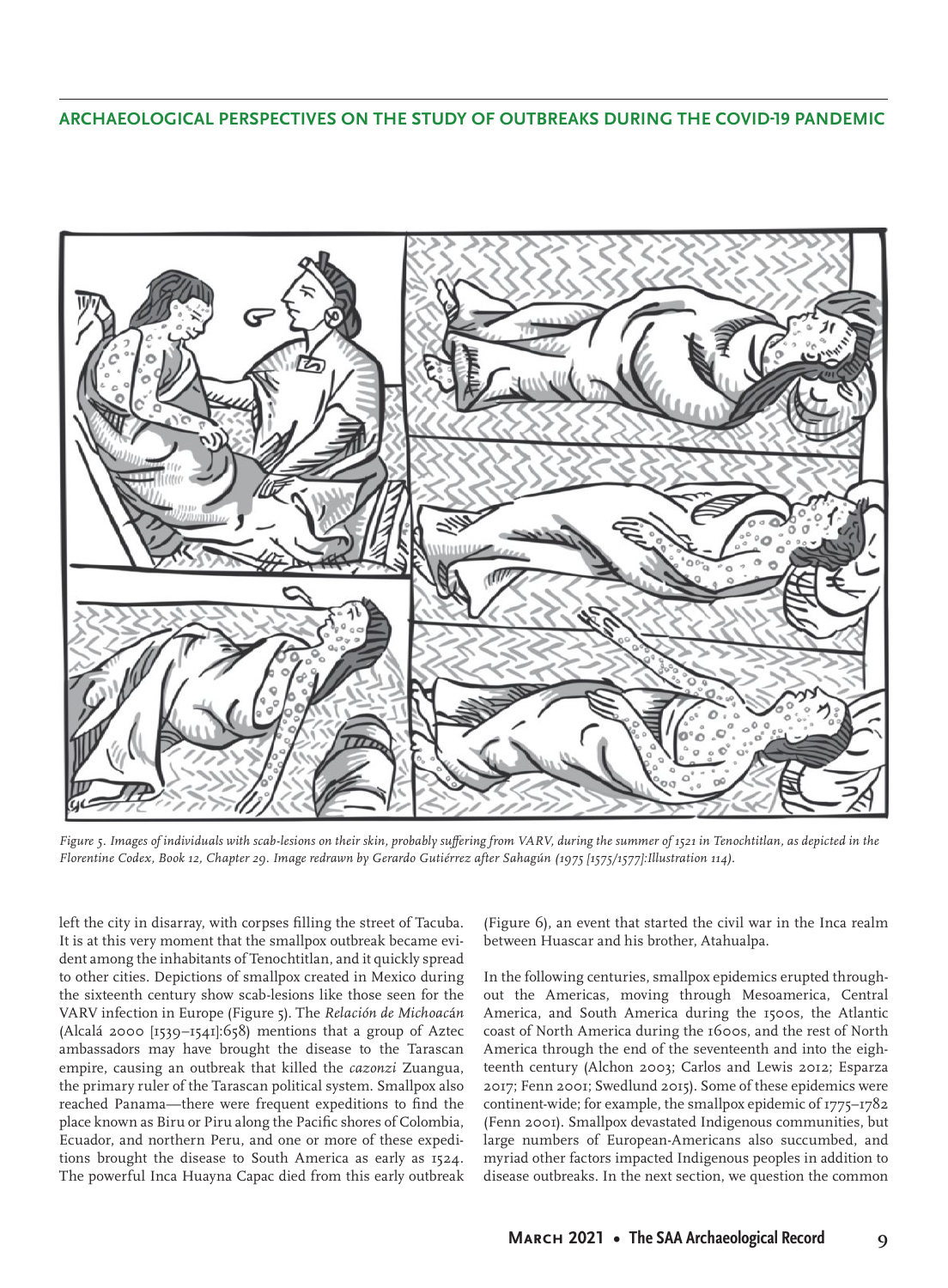assumption that disease was the primary cause of the dramatic decline of Indigenous peoples in the Americas after European contact and point to the multitude of other factors involved.

#### **Revaluating the "Virgin Soil" Hypothesis in the Spanish Borderlands and in Anglo and French Domains**

The "virgin soil" hypothesis (first coined by Alfred Crosby [1976]) posits that the dramatic drop in Indigenous populations after European contact was a result of their lack of immunity to European diseases. This appealing idea sees Europeans as innocent bystanders in the decimation of Indigenous peoples. The true culprit was not the colonizers, but the Indigenous' lack of immunity and resistance to these diseases. The term "virgin soil epidemic" has been used to describe populations hit by diseases that they had never experienced before. It is a simple idea and has become widely accepted, but the truth is far more complex (Alchon 2003; Feinman and Drake 2021; Hutchinson 2016:40; Jones 2003, 2015). It falsely implies that Indigenous immune systems were somehow weaker than those of Europeans. *In fact, Indigenous peoples have the same capable and effective immune systems as other human populations.* When epidemics struck the New World, Europeans also died in significant numbers (Lippi et al. 2015). Immunity to infectious disease is *acquired*, not inherited. If a parent has smallpox and survives, their child will be just as susceptible to smallpox if another epidemic occurs. The virgin soil hypothesis has been reconsidered and has been found to be quite problematic (Jones 2003). It was not *just* disease but numerous social factors that made mortality within Indigenous communities so much greater than it was for European colonists (Cameron et al. 2015; Feinman and Drake 2021; Gamble et al. 2021; Jones 2003, 2015).

The brutality of colonization during the European conquest of the New World played a significant role in the high death toll among Indigenous communities. Indigenous peoples were attacked, enslaved, overworked in industries like mining, their crops and land were appropriated, their communities were either co-opted or dispersed, or they were herded into mission settlements (Reséndez 2016). For these reasons, Indigenous immune systems were often compromised, and the break-up of Indigenous communities destroyed local medical knowledge and dispersed caregivers, all factors rendering any disease episode more disastrous.

Two case studies illustrate the impact of structural violence on Indigenous populations in North America. One of the most comprehensive studies of the effects of colonialism is Clark Spencer Larsen's study of the Indigenous people of La Florida (Larsen 1994, 2015). In what is now northern Florida and coastal Georgia, the Spanish built a network of missions beginning in the early 1500s. They put in place policies that forced native populations into crowded and unsanitary mission settlements. Larsen's study of human remains showed clear evidence of health declines for these Indigenous peoples. Crowded living conditions increased



*Figure 6. Funerary procession of the mummy of the Inca Huayna Capac from Ecuador to the Inca capital of Cuzco, Peru. The Inca emperor died from a disease that produced skin lesions that match descriptions of smallpox lesions. The Inca Garcilaso de la Vega claimed to have seen smallpox lesions on the mummy of Huayna Capac in Cuzco. Drawing by Gerardo Gutiérrez after Guamán Poma de Ayala (1992 [1610/1615]:350).* 

the prevalence of tuberculosis and syphilis. Anemia increased dramatically, indicating that they had parasites, drank contaminated water, and suffered other effects from crowded living conditions. Native peoples of La Florida were forced to do very heavy labor, especially carrying large loads of agricultural products over great distances, causing arthritis and bone damage. Their diet became largely corn based, and they had much less access to meat and seafood, resulting in numerous dental caries and enamel hypoplasia that marked periods of food stress. Clearly their health was seriously compromised by European colonization. Larsen (2015:87–90) has demonstrated that not only the health but also the social fabric of Indigenous communities in the American South was profoundly disrupted as they experienced intense structural violence. They were certainly in a situation of socially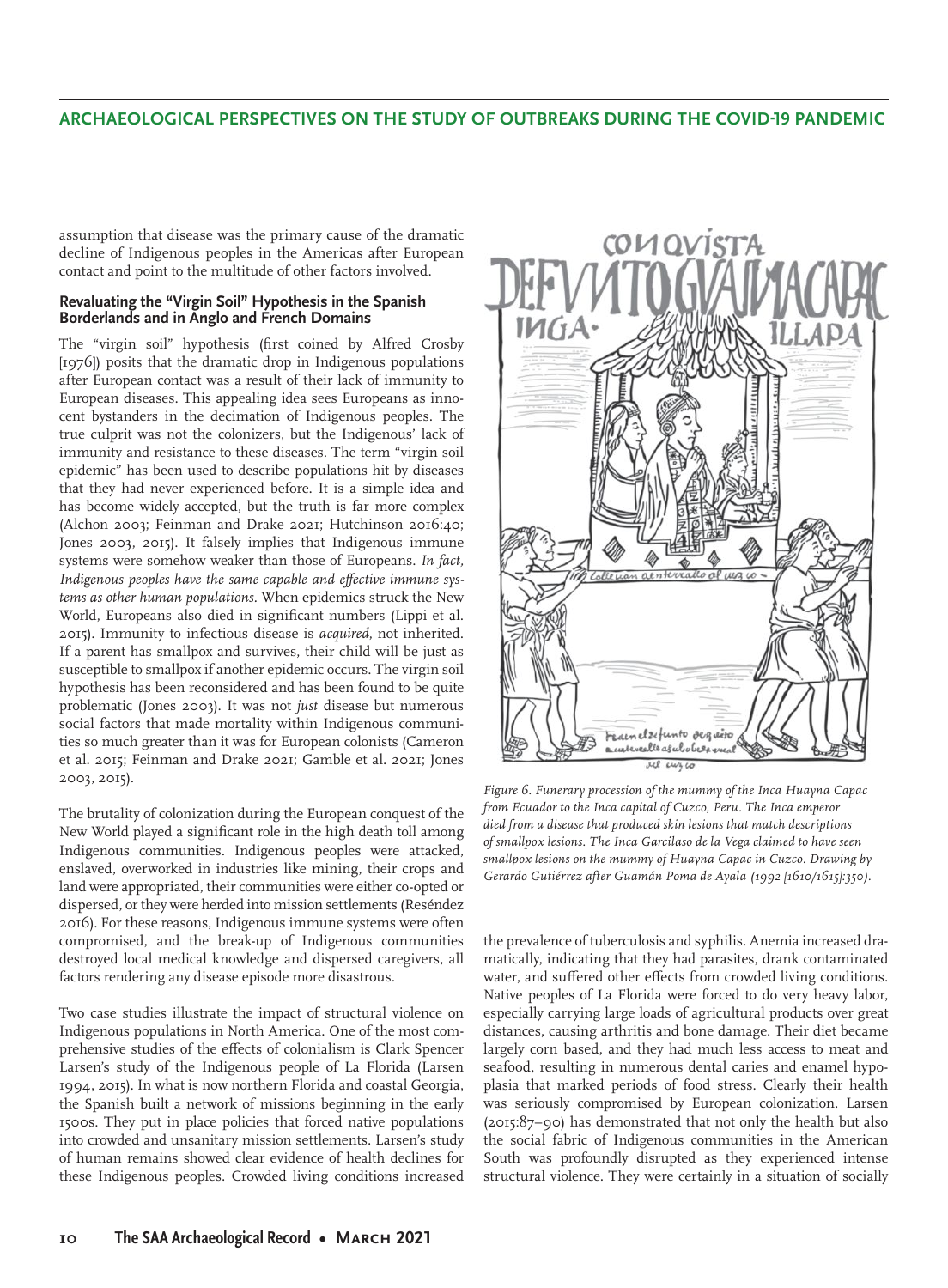constructed vulnerability that made it difficult for them to fight off epidemic disease when it arrived.

In northeastern North America, epidemics, warfare, and the intrusion of English settlers also combined to cause a dramatic drop in the Indigenous population. Alan C. Swedlund (2015) describes these processes in the Connecticut Valley during the 1600s. There were some 100,000 Native Americans living in New England in 1600, but that population had decreased by at least 60% by 1700. Epidemics in the early 1600s killed enough Native Americans that the English were able to establish settlements throughout the region. But warfare also lowered the native population dramatically. The Pequot War in the mid-1630s was particularly devastating. Those Pequots who did not perish were enslaved by the English, and many were sold off to distant places. Warfare, captive-taking, and enslavement continued through the rest of the century, including during the enormously destructive King Phillip's War in the 1670s (Swedlund 2015). The same was true in adjacent areas of New France (now Canada). Frequent warfare produced many Indigenous slaves who were sold to French colonists. During epidemics, these slaves died in numbers far greater than those of the French. Historian Brett Rushforth (2012:336) observes that mortality was not just a result of disease; violent beatings, unending hard labor, and deficiencies of food and clothing all contributed to excessive death rates.

#### **Conclusion**

Many factors need to be considered to understand the introduction of Old World pathogens into the New World. Importantly, the capitals of Indigenous empires in central Mexico, Michoacán, and Peru had the large population densities necessary to sustain and to amplify the biological effects of smallpox and other densitydependent diseases. Even in North America, where Indigenous population densities were lower, epidemics still made significant impacts at various points in time. Domestic animals and rats were also introduced into the New World, and these mammals acted as hosts for many pathogens. Indigenous landscapes and ecosystems experienced processes of dramatic alteration and degradation due to changing economic and political systems. Deforestation increased to create grazing land for European animals. Structural abuse of colonialized populations took a major toll and promoted differential rates of death between Europeans and Indigenous peoples not only in the presence of pathogens but also deaths resulting from this abuse. Every 5–10 years, new epidemics ravaged different regions of Mexico and North America that together with deaths from warfare, malnutrition, and the destruction of Indigenous communities and their livelihoods conspired to prevent demographic recovery of the Indigenous population that undoubtedly lost a significant percentage of its original size.

We emphasize that the "virgin soil" idea that has been used to explain the decline in Indigenous populations in the New World requires reassessment. These declines resulted more from the violence and structural injustices of colonialism than epidemic disease. As David S. Jones (2003:742) so aptly summarizes,

Although unprecedented in their widespread severity, virgin soil epidemics may have arisen from nothing more unique than the familiar forces of poverty, malnutrition, environmental stress, dislocation, and social disparity that cause epidemics among all other populations. Whenever historians describe the depopulation of the Americas that followed European arrival, they should acknowledge the complexity, the subtlety, and the contingency of the process. They need to replace homogeneous and ambiguous claims of no immunity with heterogeneous analyses that situate the mortality of the epidemics in specific social and environmental contexts. Only then can they overcome the widespread public and academic appeal of immunologic determinism and do justice to the crucial events of the encounter between Europeans and Americans.

We urge archaeologists to abandon terms like "virgin soil" and "lack of immunity" no matter how simple and appealing they may seem, and instead embrace the full complexity of colonial encounters. It is perhaps most important to emphasize that, even with significant population losses, Indigenous people continued to be the largest demographic group in the New World until the nineteenth century, and they are still here today. This endurance demonstrates the resilience of Indigenous Americans even through the most adverse moments of their histories.

#### **References Cited**

Alcalá, Jerónimo de

2000 [1539–1541] *Relación de Michoacán o Relación de las ceremonias y ritos y población y gobernación de los indios de la provincia de Michoacán*. Edited by Moisés Franco Mendoza. El Colegió de Michoacán, Zamora, Michoácan, Mexico.

- Alchon, Suzanne A.
	- 2003 *A Pest in the Land: New World Epidemics in a Global Perspective*. University of New Mexico Press, Albuquerque.
- Armelagos, George J., Kathleen C. Barnes, and James Lin
- 1996 Disease in Human Evolution: The Reemergence of Infectious Disease in the Third Epidemiological Transition. *AnthroNotes* 18(3):1–7.

Babkin, Igor V., and Irina N. Babkina

2015 The Origin of the Variola Virus. *Viruses* 7:1100–1112.

Biagini, Philippe, Catherine Thèves, Patricia Balaresque, Annie Geraut, Catherine Cannet, Christine Keyser, Darya Nikolaeva, Patrice Gérard, Sylvie Duchesne, Ludovic Orlando, Eske Willerslev, Anatoly N. Alekseev, Philippe de Micco, Bertrand Ludes, and Eric Crubézy

- 2012 Variola Virus in a 300-Year-Old Siberian Mummy. *New England Journal of Medicine* 367:2057–2059.
- Blaikie Piers, Terry Cannon, Ian Davis, and Ben Wisner 1994 *At Risk: Natural Hazards, People's Vulnerability and Disasters*.
	- Routledge, London.